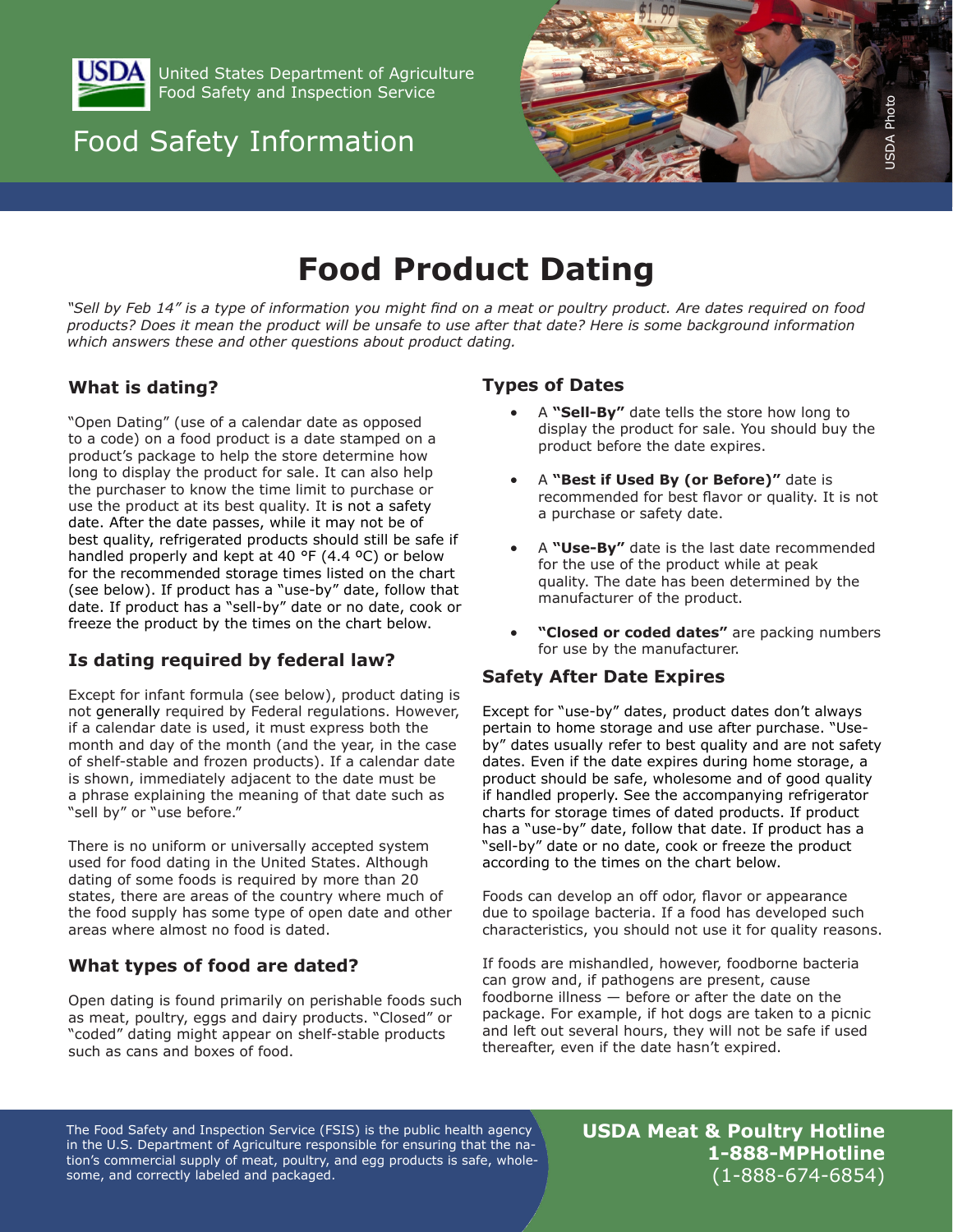Other examples of potential mishandling are products that have been: defrosted at room temperature more than two hours; cross contaminated; or handled by people who don't practice good sanitation. Make sure to follow the handling and preparation instructions on the label to ensure top quality and safety.

#### **Dating Infant Formula**

Federal regulations require a "use-by" date on the product label of infant formula under FDA inspection. If consumed by that date, the formula must contain not less than the quantity of each nutrient as described on the label. Formula must maintain an acceptable quality to pass through an ordinary bottle nipple. If stored too long, formula can separate and clog the nipple.

The "use-by" date is selected by the manufacturer, packer or distributor of the product on the basis of product analysis throughout its shelf life, tests, or other information. It is also based on the conditions of handling, storage, preparation, and use printed on the label. Do not buy or use baby formula after its "use-by" date.

#### **What do can codes mean?**

Cans must exhibit a packing code to enable tracking of the product in interstate commerce. This enables manufacturers to rotate their stock as well as to locate their products in the event of a recall.

These codes, which appear as a series of letters and/or numbers, might refer to the date or time of manufacture. They aren't meant for the consumer to interpret as "use-by" dates. There is no book or Web site that tells how to translate the codes into dates.

Cans may also display "open" or calendar dates. Usually these are "best if used by" dates for peak quality.

Canned foods are safe indefinitely as long as they are not exposed to freezing temperatures, or temperatures above 90 °F (32.2° C). If the cans look ok, they are safe to use. Discard cans that are dented, rusted, or swollen. High-acid canned foods (tomatoes, fruits) will keep their best quality for 12 to 18 months; low-acid canned foods (meats, vegetables) for 2 to 5 years.

#### **Dates on Egg Cartons**

Use of either a "Sell-by" or "Expiration" (EXP) date is not federally required, but may be State required, as defined by the egg laws in the State where the eggs are marketed. Some State egg laws do not allow the use of a "sell-by" date.

Egg cartons with the USDA grade shield on them must display the "pack date" (the day that the eggs were washed, graded, and placed in the carton). The number is a three-digit code that represents the consecutive day of the year starting with January 1 as 001 and ending with December 31 as 365. When a "sell-by" date appears on a carton bearing the USDA grade shield, the code date may not exceed 45 days from the date of pack.

Always purchase eggs before the "Sell-By" or "EXP" date on the carton. After the eggs reach home, refrigerate the eggs in their original carton and place them in the coldest part of the refrigerator, not in the door. For best quality, use eggs within 3 to 5 weeks of the date you purchase them. The "sell-by" date will usually expire during that length of time, but the eggs are perfectly safe to use.

#### **UPC or Bar Codes**

Universal Product Codes appear on packages as black lines of varying widths above a series of numbers. They are not required by regulation but manufacturers print them on most product labels because scanners at supermarkets can "read" them quickly to record the price at checkout.

Bar codes are used by stores and manufacturers for inventory purposes and marketing information. When read by a computer, they can reveal such specific information as the manufacturer's name, product name, size of product and price. The numbers are not used to identify recalled products.

#### **Storage Times**

Since product dates aren't a guide for safe use of a product, how long can the consumer store the food and still use it at top quality? Follow these tips:

- Purchase the product before the date expires.
- If perishable, take the food home immediately after purchase and refrigerate it promptly. Freeze it if you can't use it within times recommended on chart.
- Once a perishable product is frozen, it doesn't matter if the date expires because foods kept frozen continuously are safe indefinitely.
- Follow handling recommendations on product.
- Consult the following storage charts.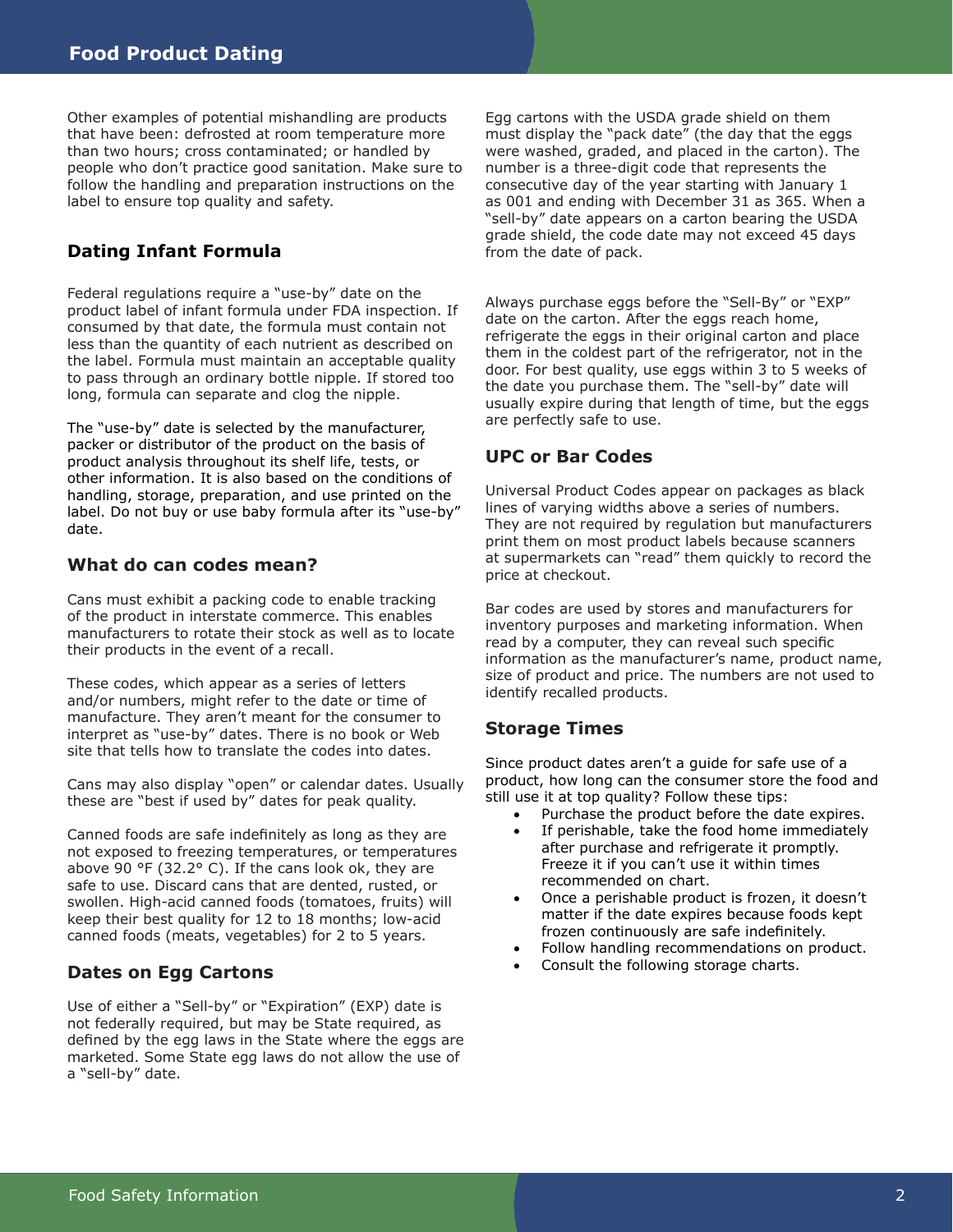#### **Refrigerator Home Storage (at 40 °F [4.4 ºC] or below) of Fresh or Uncooked Products**

If product has a "use-by" date, follow that date. If product has a "sell-by" date or no date, cook or freeze the product by the times on the following chart.

| <b>Product</b>                                                              | <b>Storage Times After Purchase</b> |  |
|-----------------------------------------------------------------------------|-------------------------------------|--|
| Poultry                                                                     | 1 or 2 days                         |  |
| Beef, Veal, Pork and Lamb                                                   | 3 to 5 days                         |  |
| Ground Meat and Ground Poultry                                              | 1 or 2 days                         |  |
| Fresh Variety Meats<br>(Liver, Tongue, Brain, Kidneys, Heart, Chitterlings) | 1 or 2 days                         |  |
| Cured Ham, Cook-Before-Eating                                               | 5 to 7 days                         |  |
| Sausage from Pork, Beef or Turkey, Uncooked                                 | 1 or 2 days                         |  |
| Eggs                                                                        | 3 to 5 weeks                        |  |